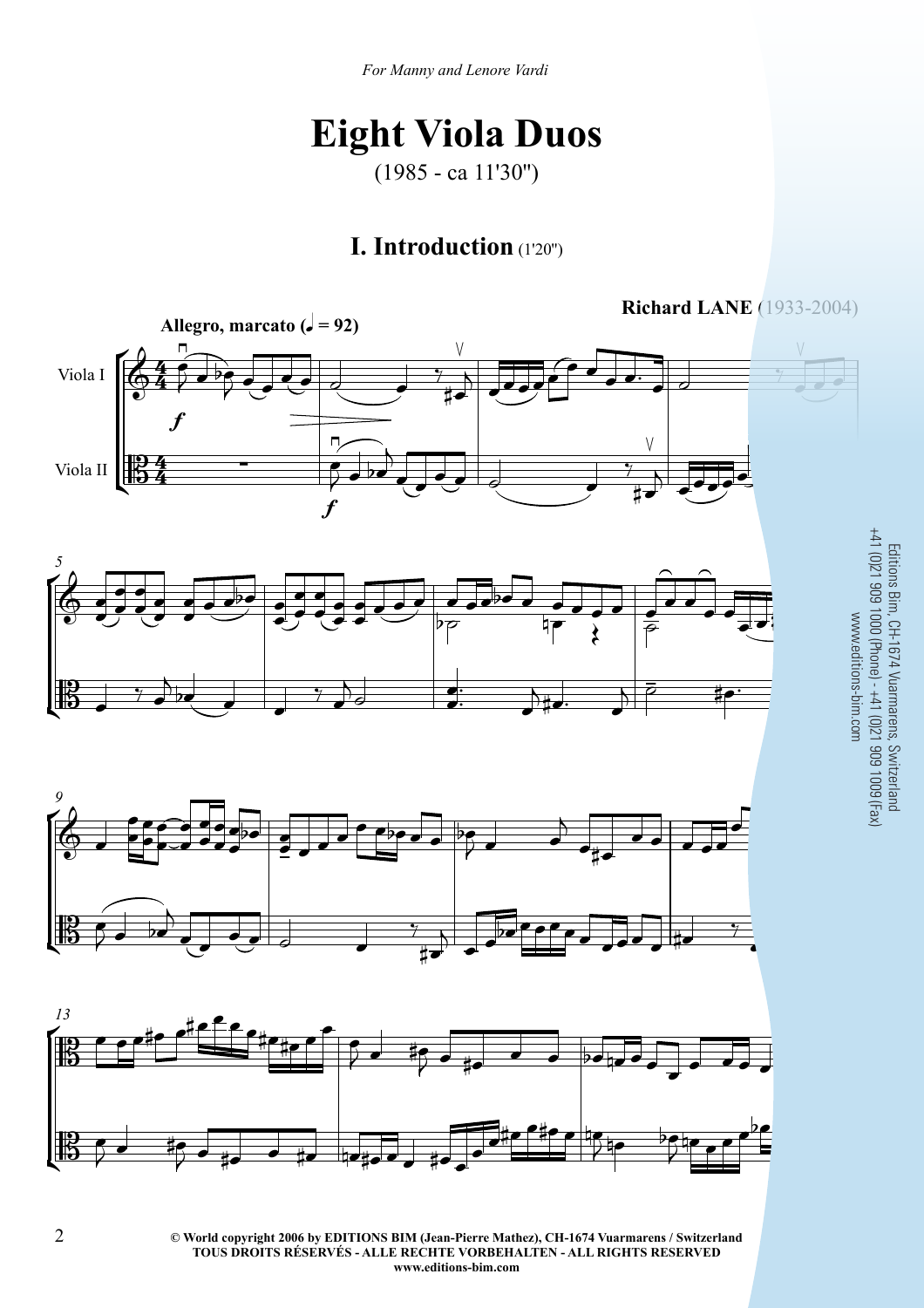









| *Photocopying is illegal — Photocopier est illégal — Photokopieren ist rechtswidrig* **BIM VA9**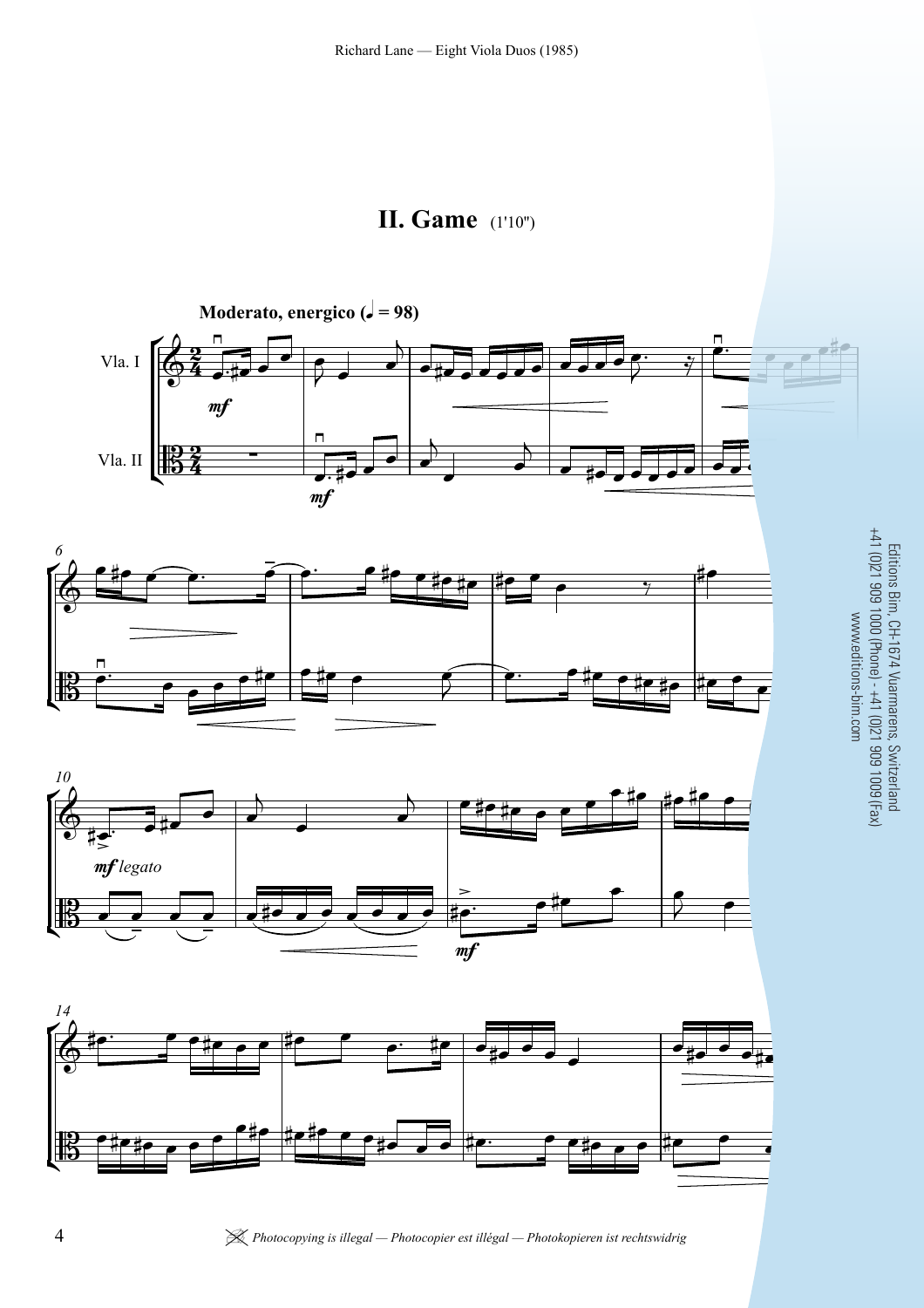









| *Photocopying is illegal — Photocopier est illégal — Photokopieren ist rechtswidrig* **BIM VA9**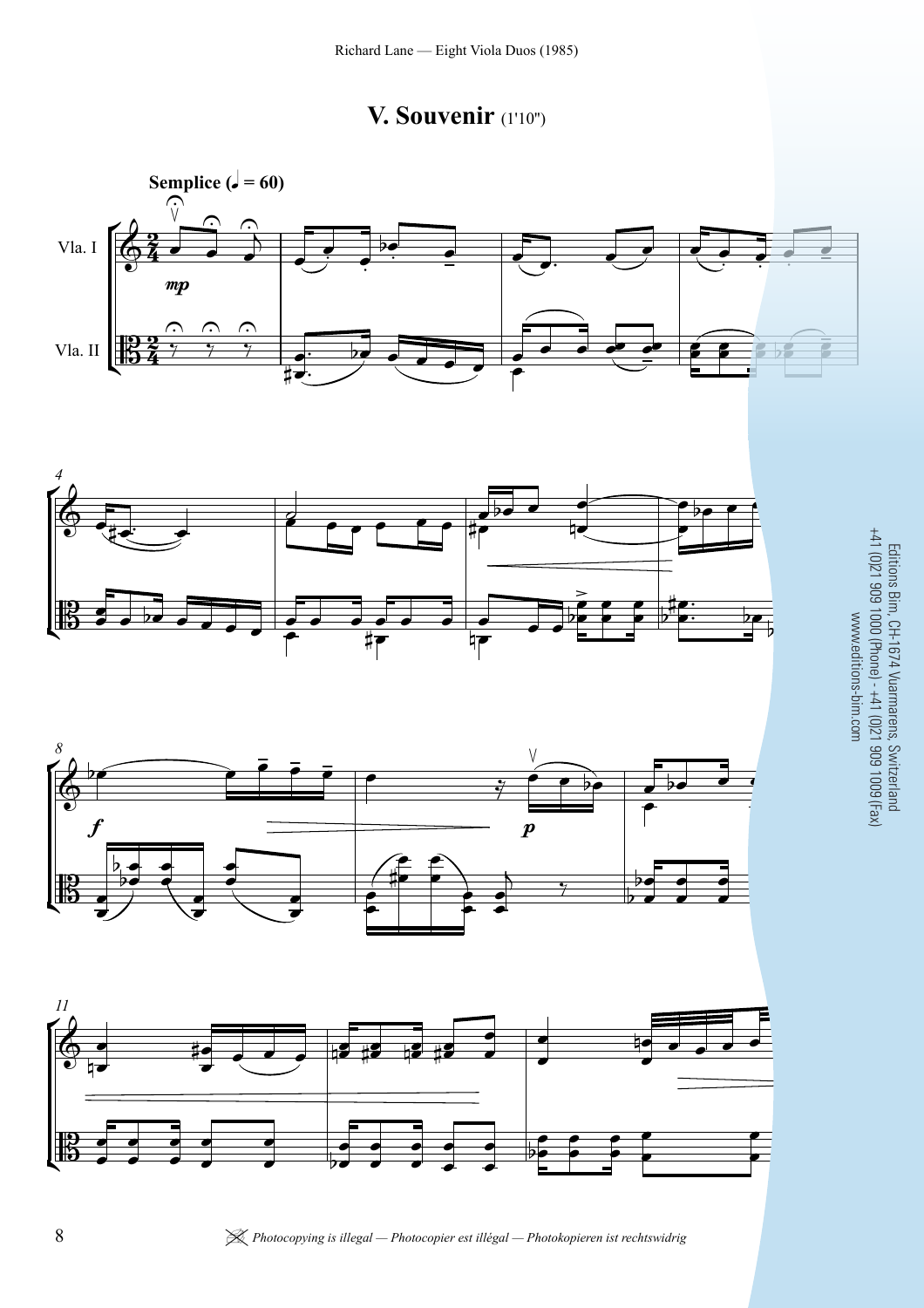**VI. Song** (2'30'')











| *Photocopying is illegal — Photocopier est illégal — Photokopieren ist rechtswidrig* **BIM VA9**